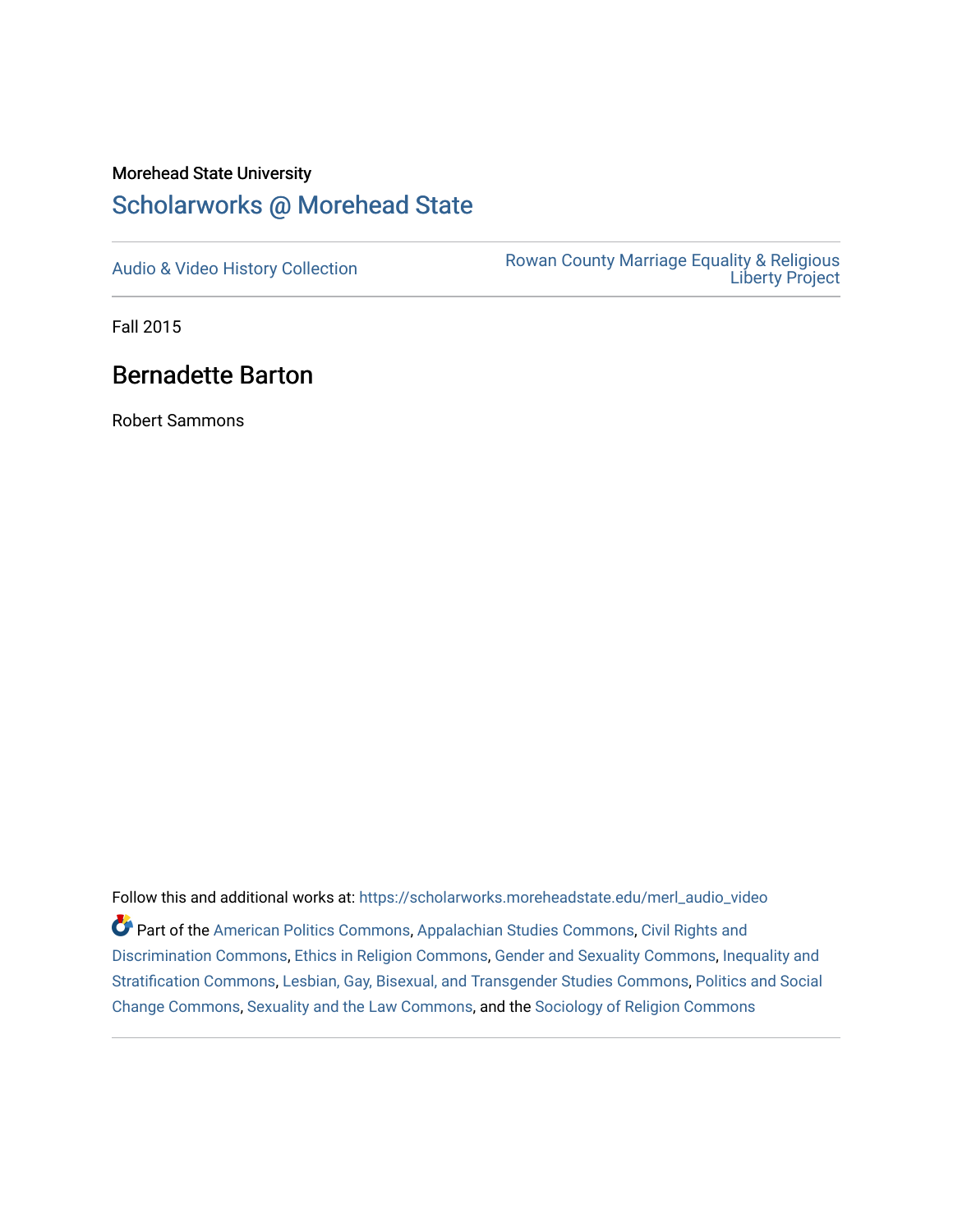## Bernadette Barton Interview

Interviewer: This is a conversation with Bernadette Barton for the Kentucky Marriage Equality and Religious Liberty Oral History Project. We are in studio A of Breckenridge Hall on Morehead State's campus located in Rowan County, Kentucky. It is 1:16 on February 14<sup>th</sup>, 2017. My name is Ricky Nelson.

Okay, so thank you so much for doing this.

Response: My pleasure.

I: I love doing these interviews. Okay. So, I'm just gonna start out by asking you where you were born and where you grew up.

R: I was born in Silver Spring, Maryland, but I didn't live there very long. My parents moved around a lot, so I, but I spent the years from when I was 9 to 17 in Massachusetts. Framingham, Massachusetts.

I: Okay. When did you come to Morehead?

R: I started teaching at Morehead in 2000.

I: Wow. Okay. If any, what was your religious upbringing? What were you raised to believe?

R: I was raised, I had two very strong, spiritual upbringings that happened simultaneously. I was raised Catholic from a young age, and all the way til I graduated from high school I went through all the Confirmation, Communion, etc., Confession. And then my father practiced an Eastern spiritual path that involved being initiated by a living teacher and meditating for two and a half hours a day and being a vegetarian and not taking any intoxicating substances. So, those were very different religious, spiritual paths that I experienced.

I: Okay. Did you attend, what church did you attend?

R: I attended Catholic churches in my childhood. And now I do not practice an organized religion, but I'm very interested in metaphysical thought and consider myself a spiritual seeker. And I'm interested in Wicca.

I: That's great. I don't know if I'm allowed to commentate. Okay. And what is your current occupation?

R: I'm a professor of sociology and gender studies here at Morehead State University.

I: Okay. Now we're gonna move on into the marriage equality questions, if that's okay. So, how did you first react to the U.S Supreme Court's decision on marriage equality?

R: Well, I was thrilled. So, I'm in a same-sex relationship and I've been with my partner since 1998. So, we're working on 19 years this year. And we first had a civil union in 2002 in Vermont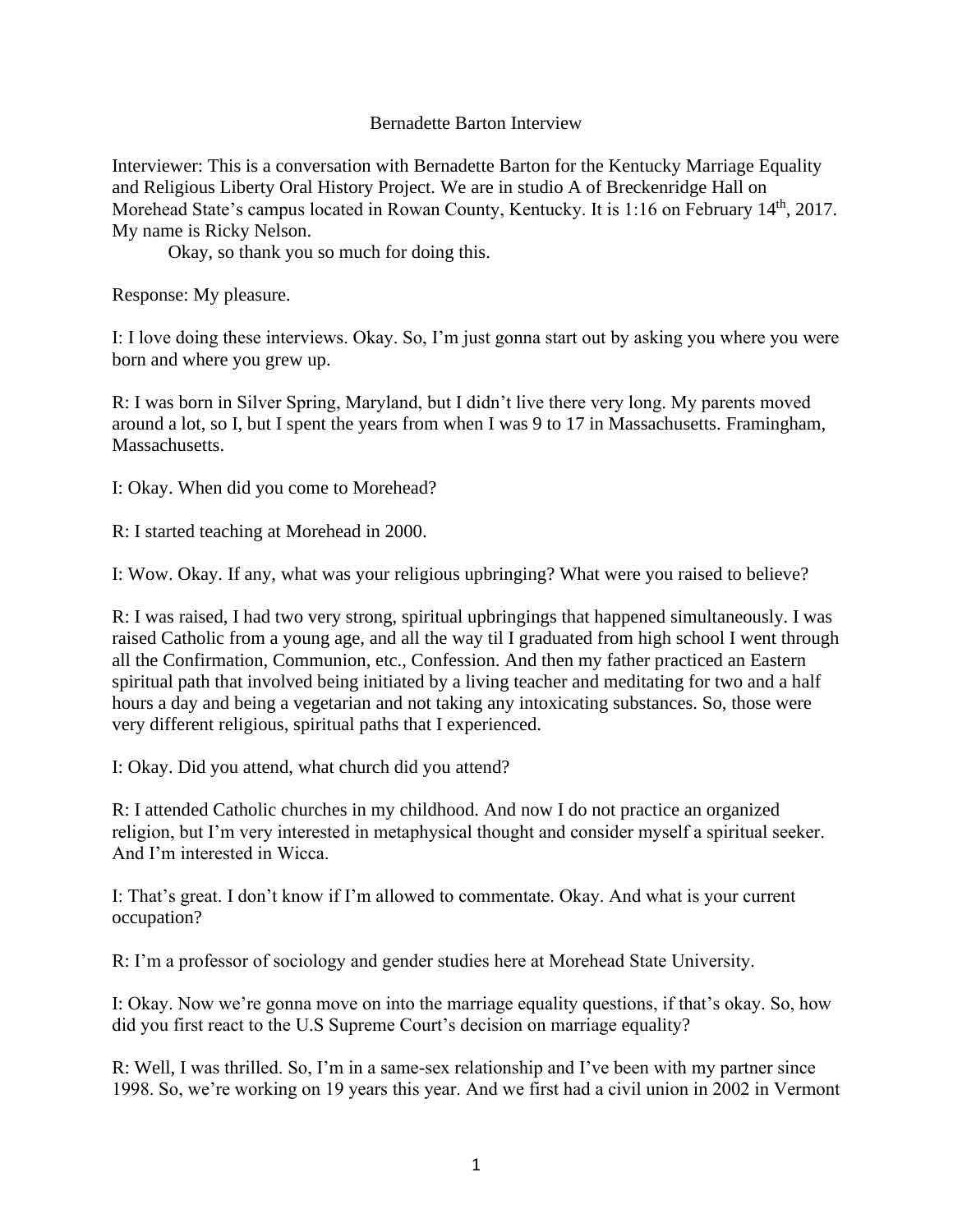when it was possible, and then we got married in 2013, again in Vermont, because we were concerned that if we got married in a different state it wouldn't be recognized. That there would be some confusion between having a civil union in one state and a marriage in another state. So, we went back to Vermont. So, in 2015, when the Supreme Court decision came down, we were just ecstatic. And honestly, I was a little surprised. I'm a researcher who does work on being gay in the Bible belt, so, I didn't really expect it to happen quite so soon but was really happy when it did.

I: What was your reaction to the Rowan County clerk's decision to not issue marriage licenses to either straight or gay couples after the U.S. Supreme Court's decision?

R: Can I add a little bit more to my last question before I go on? Okay. So, in Lexington, where I live with my wife, weirdly, the very next day after the marriage equality decision came down, was the Lexington Pride event. Don't know if you heard anything about that. So, everyone was celebrating. So, downtown was just packed. It was just like we had so much to celebrate. And I remember, I carried, this might be fun for a historian, there are little things called Angel Cards, which are sort of like a silly, fun thing. Each little card has a message on it, like grace, kindness, abundance, positivity, and I walked around all day and I had people pick out a card as a memory of the day and the decision that they could then keep.

I: That's really cool.

R: It was like a little Wiccan thing actually. Like a little, like, you know, it was just fun for me to share those with people. I know it's, like, a silly thing. It was probably more important to me than to anyone else, but I enjoyed having, like, trying to mark the day, because it was such a special day and I wanted to be connecting with other people about that.

I: Yeah. So, then you heard that…

R: Oh, the Kim Davis stuff.

I: Kim Davis wasn't issuing marriage licenses, so, how did you react to that and how did you feel about that?

R: I was surprised and not surprised. At first I kind of, at first I just sort of glossed it over, like ugh. No big deal. It'll go away. And then I was also surprised that I was happening in Morehead because this is where, you know, we are a small town in Kentucky but we're among the more progressive small towns in Kentucky, what with the university being right here. So, I was surprised. And then I was surprised by other people's reactions, that it got so much media attention. So, all that was not anything like we've ever seen before in our sleepy little town, really. Yeah.

I: Okay. How did you hear, how did you first hear about Kim Davis' decision not to issue marriage licenses?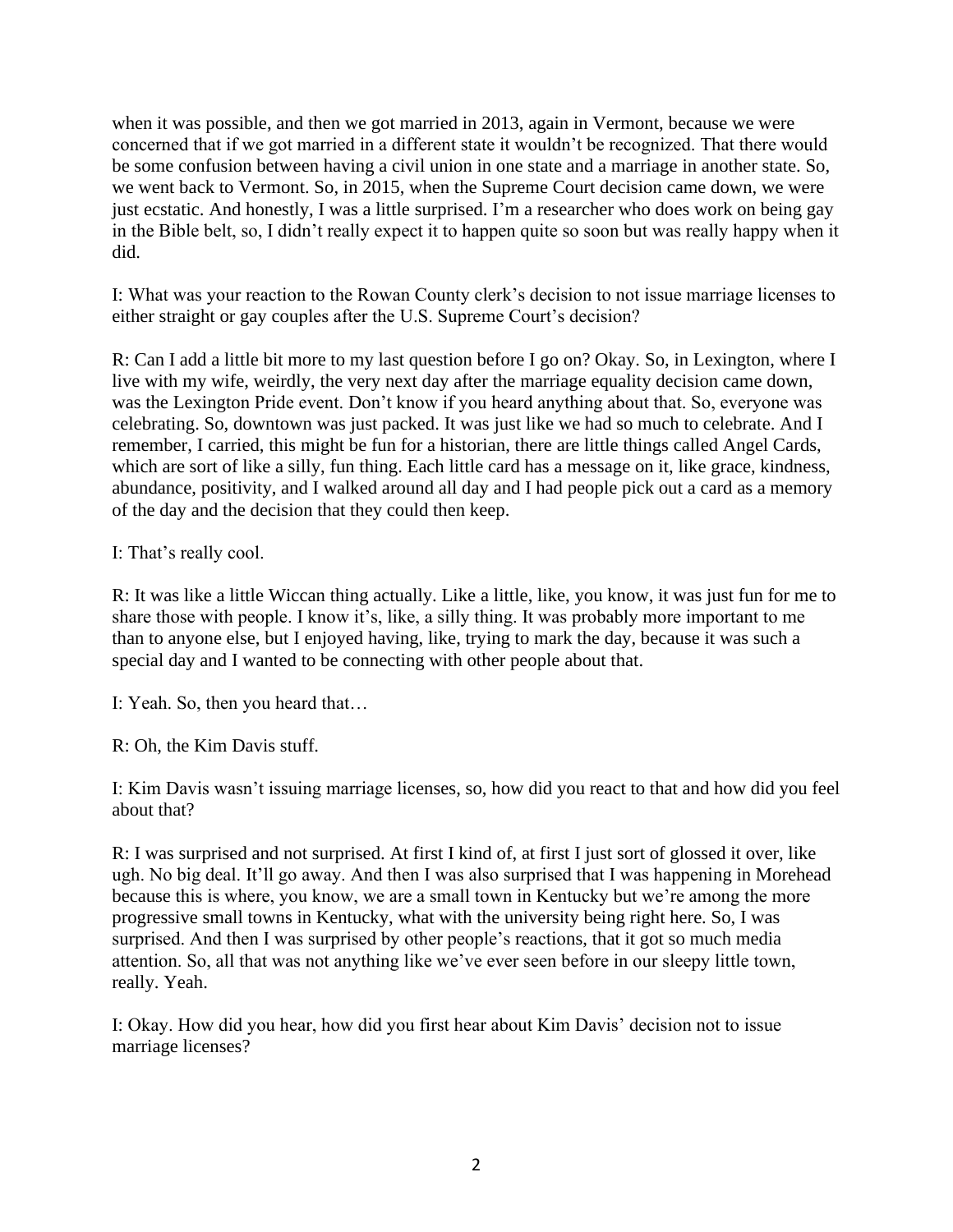R: Hmm. Probably on a Facebook feed. Probably somebody posted something about it on Facebook, because it happened pretty quickly, right? It happened like, the next day. And she was one of three clerks who refused in the state. Is that right?

I: Yeah.

R: Yes, I heard about it on Facebook.

I: Okay. Did you maybe, were you confused by her decision or did you understand a little bit of where she was coming from because there were a lot of people who told her like, "just because you believe in this doesn't mean that you shouldn't do your job"? So, do you agree or disagree with those people who say "yes, she should've done her job, but also I understand why she says that she didn't"?

R: Well, I understand why she said that she didn't but I don't think it's a really good reason, because it's not like she was being tortured for not doing her job. She could just resign from her job. It seems like there was, like, a false dichotomy that was put there.

I: Now let's talk about the protests that happened at the courthouse. Do you know, were you directly involved with any of the protests?

R: I was.

I: Okay, will you talk about that for a little bit? Like, your experience and what you did and what you saw and how you felt? Just the whole environment.

R: Sure. Let me preface my comment with, I wrote a book called Pray the Gay Away: The Extraordinary Lives of Bible Belt Gays and in it, I researched and spoke with hundreds of gay men and lesbians from the Bible Belt. Interviewed 59, formally, and collected their stories of family rejection and religious oppression. So, to do that, I really had to insert myself into the mindframe of conservative Christians, which was foreign for me as you might know, because Catholicism and Indian spiritual paths are not like conservative Christians, so it took me a while to sort of figure that out. So, I had recently published that book, and that book was kind of explored and explained a lot of what was happening in terms of, like, the clash between gay people and conservative Christians and their ideology. So, when I went to the protest, I was, you know, going partially as a researcher as well as an individual.

So, when I got there I knew a lot of people. Like, I just know a lot of people in the gay community so, I know a lot of the protestors. I didn't know the counter-protestors. So, I thought that there was just a really wonderful energy that they had and that they were very engaged and energetic. There was a lot of people coming together to create change, and that was really positive. And they were very civil, also, with the counter-protestors, so that was an interesting dynamic.

I: After your experience with the marriage equality protest and movement, did you become involved in any groups that support that and promote it?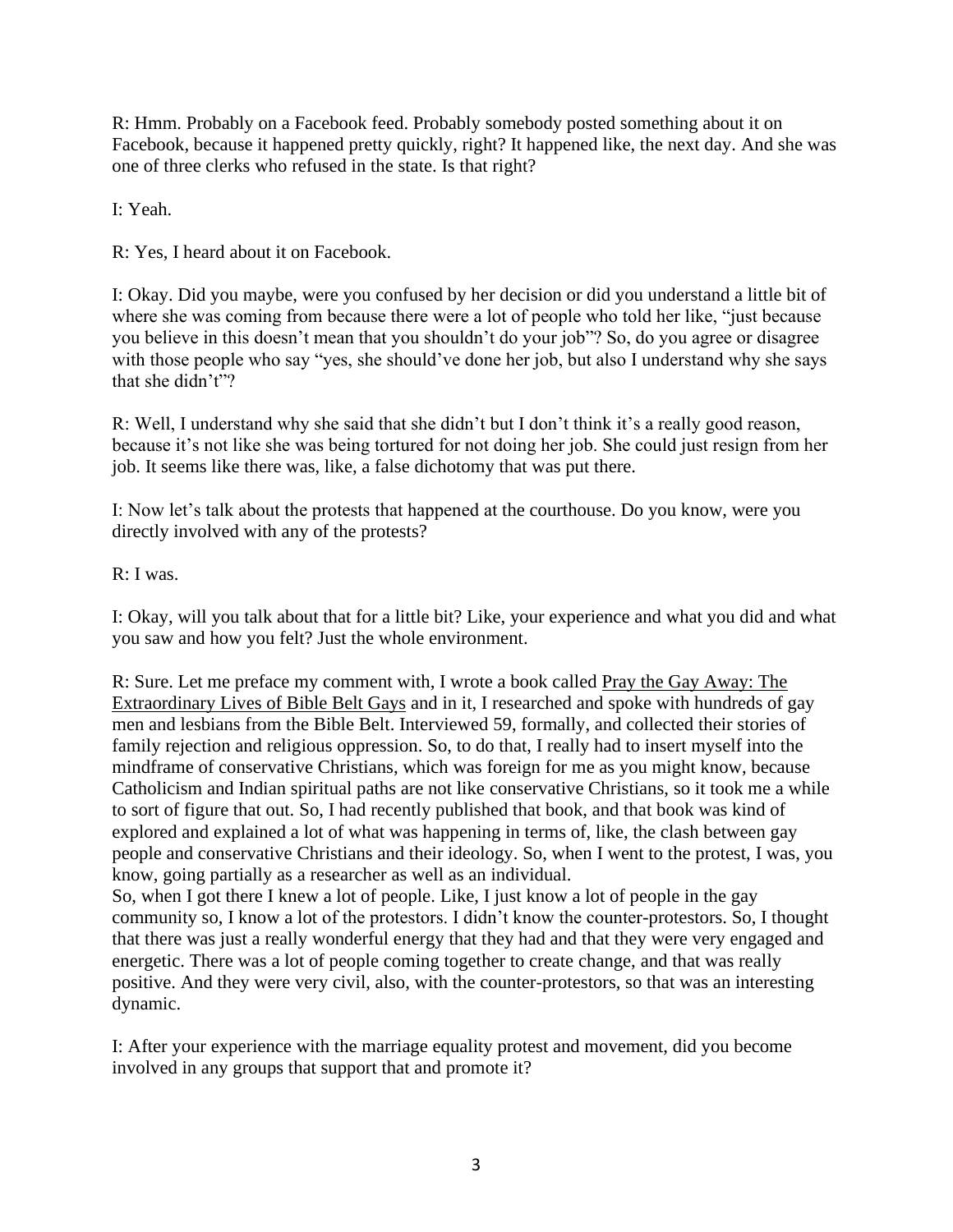R: I'm involved in probably all the groups at least a little bit. So, Rowan County Rights Coalition emerged out of that and then they splintered, and then there was also Morehead Pride that came out of that. And the group on campus, Alliance, which is now Spectrum, was also involved. So, of those groups, I'm affiliated with all of those groups.

I: Okay. We're going back to Kim Davis. Lots of Kim Davis questions.

R: Sure.

I: So, do you think that she best represented the cause of religious liberty? Do you think that she did that well?

R: No. No.

I: Could you explain a little bit more?

R: Yes. Well, religious freedom is the freedom, in my mind, is the freedom to explore one's own spiritual ideas and beliefs, unencumbered by other people's perspectives. That's a separate thing from what is expected of you in the workplace. So, I teach a course on religion and sexuality and we have a rule in the class. One of the only rules is that we, nobody gets to control what anyone else believes. Everyone gets to believe what they want. And if people believe things that are negative about other people, they just don't talk about that. Like, that's like, we don't talk about that. So, you don't get to push your belief on somebody else. You can even think that everybody else is wrong, if you want, because nobody gets to control your beliefs. But you don't get to tell other people that they're wrong because that's infringing on their beliefs. So, we, like, seek a personal alignment and center and we support lots of different faith expressions. And that, to me, is religious freedom, because it doesn't restrict the rights of anybody else to believe whatever they believe. So, her actions was about, to me, was about her imposing her beliefs on other people by refusing to do her work, to do her job.

I: So, then, what did you think whenever…actually, let me backtrack and ask what do you think should have been done to handle the situation? Because Kim Davis was refusing marriage licenses and so then there were the protests and the media just invading her workplace, basically. So, do you think there was anything that could've been done differently that perhaps would have been maybe more civil, in a way?

R: It was pretty civil. I'm not sure what could've been done differently because it wasn't within the power of the state to fire her from her job because she was elected by the people. So, I think it all played out, probably, the best way it could. I would've liked to have seen her go have a change of heart and not adhere to a religious structure that discriminates against a group of people. And I did not like the fact that she changed her political orientation from Democrat to Republican. That seemed to me just very hypocritical. And I felt like she was bought out by some big Republican religious groups and manipulated.

I: How did you react when you heard that she had been arrested for refusing to give out marriage licenses?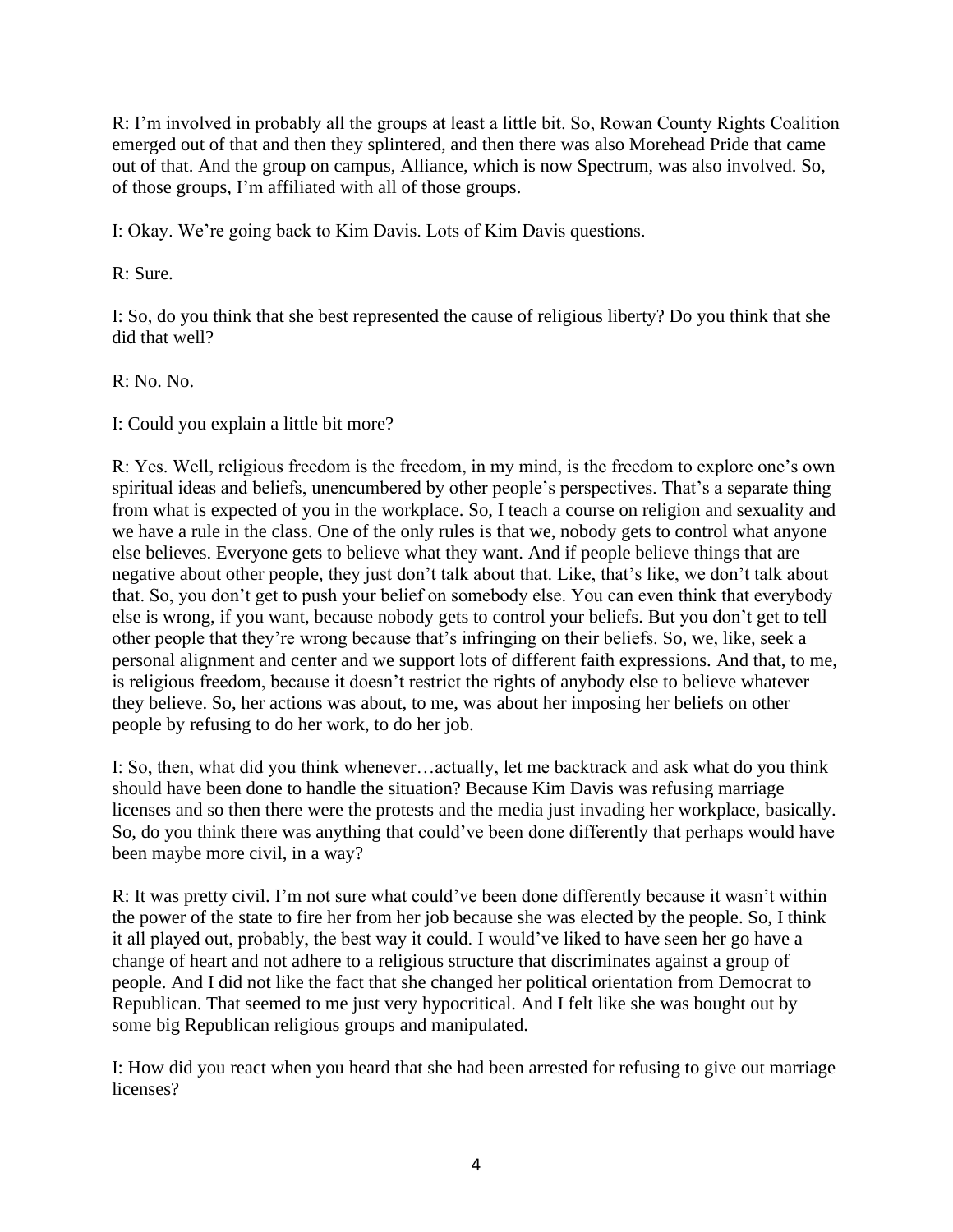R: I thought that was unfortunate. I wasn't happy. I didn't feel celebratory. I thought, in fact, that she would become a martyr for conservative Christians and that that would be bad for gay people. So, I wished it hadn't happened that way.

I: Wow. So, that's a different, I've never got that answer before. Wow. So, what were your thoughts upon her release then? Just five days after she was arrested.

R: I was glad that she was out because I didn't think it was doing anybody any good having her be in jail. And so, in fact I wish they had come to the solution of having her clerk sign the forms earlier and skipped the whole jail thing.

I: Yeah. Well, how did you react when, did you watch her release? Whenever they had, they played "Eye of the Tiger," she got up on stage…

R: I did.

I: What was your reaction to that? Because I know a lot of people thought it was just for show. Just a publicity thing.

R: Yeah. I think that that was staged by conservative religious groups. And wasn't Mike Huckabee, I believe Mike Huckabee was there, a presidential nominee at the time. So, I thought that was really about his campaign. I didn't really fault her though. I didn't feel like she had much to do with that. I feel like she just walked into it. Like, I don't feel like she created all that media hubbub. Kind of like she was a pawn.

I: Could you talk about that a little bit more? Because that's an interesting perspective to have on it. Because I get the sense that you don't, like, you don't feel any hate or anything towards Kim Davis.

R: No, no animosity at all.

I: So, could you talk about how you feel, like, she was just trying to do what she thought was right and then was invaded and used by the media basically.

R: Not even the media but actual like, Republican, conservative, religious think tanks that funnel money to certain kinds of ways that will promote a radical right agenda. I think she was a tool of the radical right.

I: This is always a fun question. What are your thoughts on the reactions of the local elected officials?

R: Well, I don't live in Morehead. I live in Lexington. So, I didn't have a front row seat to that in the same way. They were, I'm not sure what their reactions was, actually, because I wasn't really paying as much attention to that. Can you refresh how they reacted for me? And I am feeling so parched. I wonder if we have any water anywhere.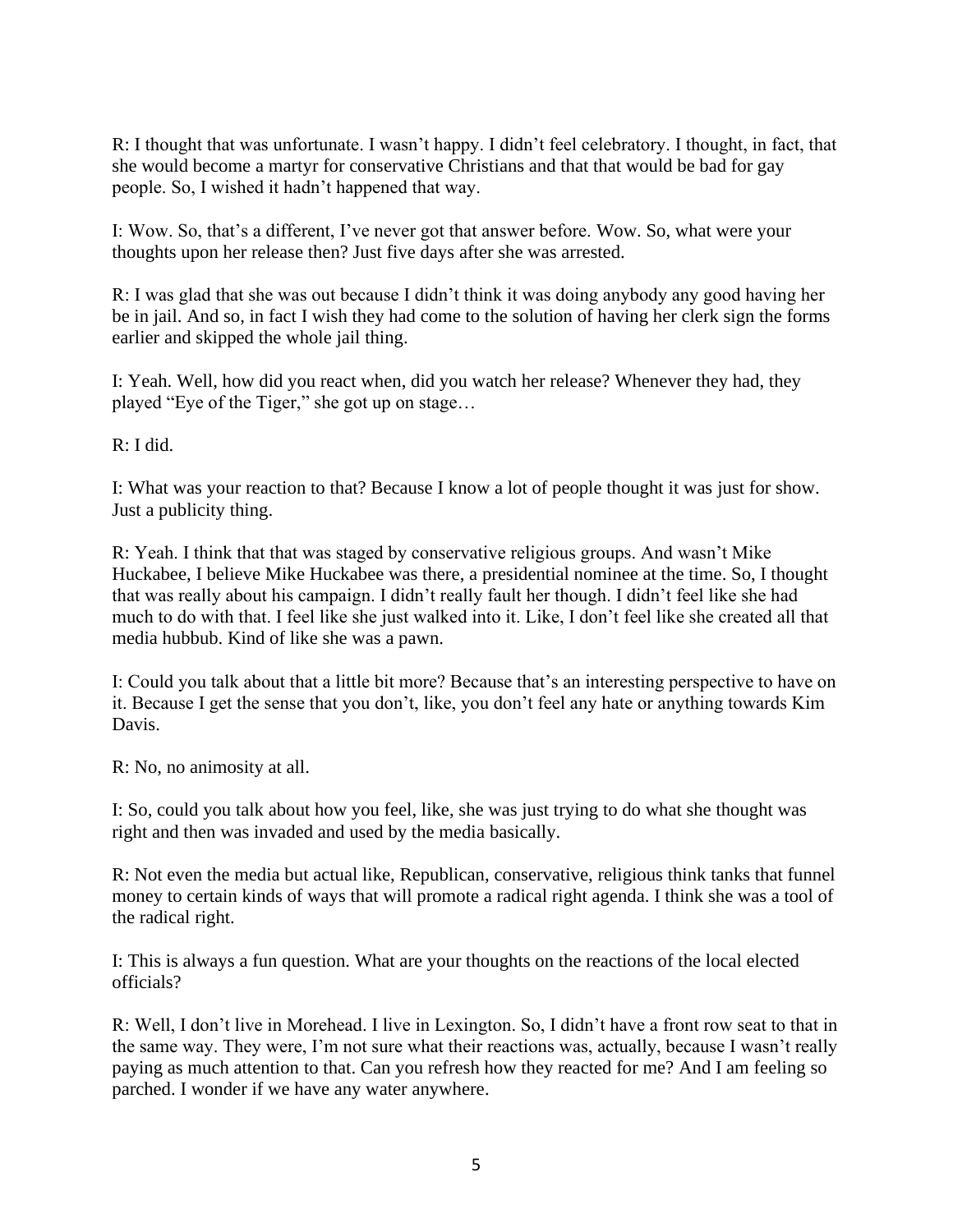I: I can fix trays and –

R: That would be great. I'm feeling like my throat's kinda dry.

I: We can pause for a moment. I'll fetch trays. Well, while we wait on trays, do you mind if  $-$ 

R: No, no, keep going. So, the elected officials, were they supportive of Kim Davis, largely? Because I'm thinking that's what it was.

I: Yeah. They were really supportive of her.

R: Although not President Andrews.

I: Yeah. He, I don't really remember his take on it. We interviewed him on, I do a show here on MSU TV called What's Up and we interviewed him about it.

R: Did he stay neutral? Maybe he just tried to stay, like, not say anything.

I: I'm pretty sure he stayed neutral on it. But all the other elected officials seemed to –

R: Support Davis.

I: Yeah.

R: That's disappointing. It shows not, it shows just the lack of support the gay community has, which completely, you know, is in alignment with my findings and my book. So, I was not surprised. I am not surprised.

I: Now, before we move on, since you live in Lexington, you talked about the celebration that you guys had when you found out that marriage equality was going to be legal. Can you go into a little bit more detail about that? Because I find that really interesting, that Lexington as a whole celebrated it.

R: Well, Lexington had a Pride festival scheduled for that day anyway, so it had already been in the works. So, these were mostly gay people, but some allies coming out to the pride festival. What also happened right after the decision was this beautiful, beautiful interfaith ceremony that was organized by local clergy. In particular, a Marsha Charles Moore was one of the folks involved. And at this, ten or twelve religious leaders of all different denominations, including Episcopalian, United Church of Christ, Orthodox something, the Spiritual Center Ahava, a Jewish Rabbi, all came together and there was a service followed by benediction. So, anyone who wanted to could walk up and be blessed be everybody. So, it was like, you know how you speed date? You go from person to person, like speed blessed. We went from person to person. So, Ann and I, my wife, walked up, and we went from person to person, each religious leader, and got a special blessing. It was just the most moving thing. I mean, I was tearful but people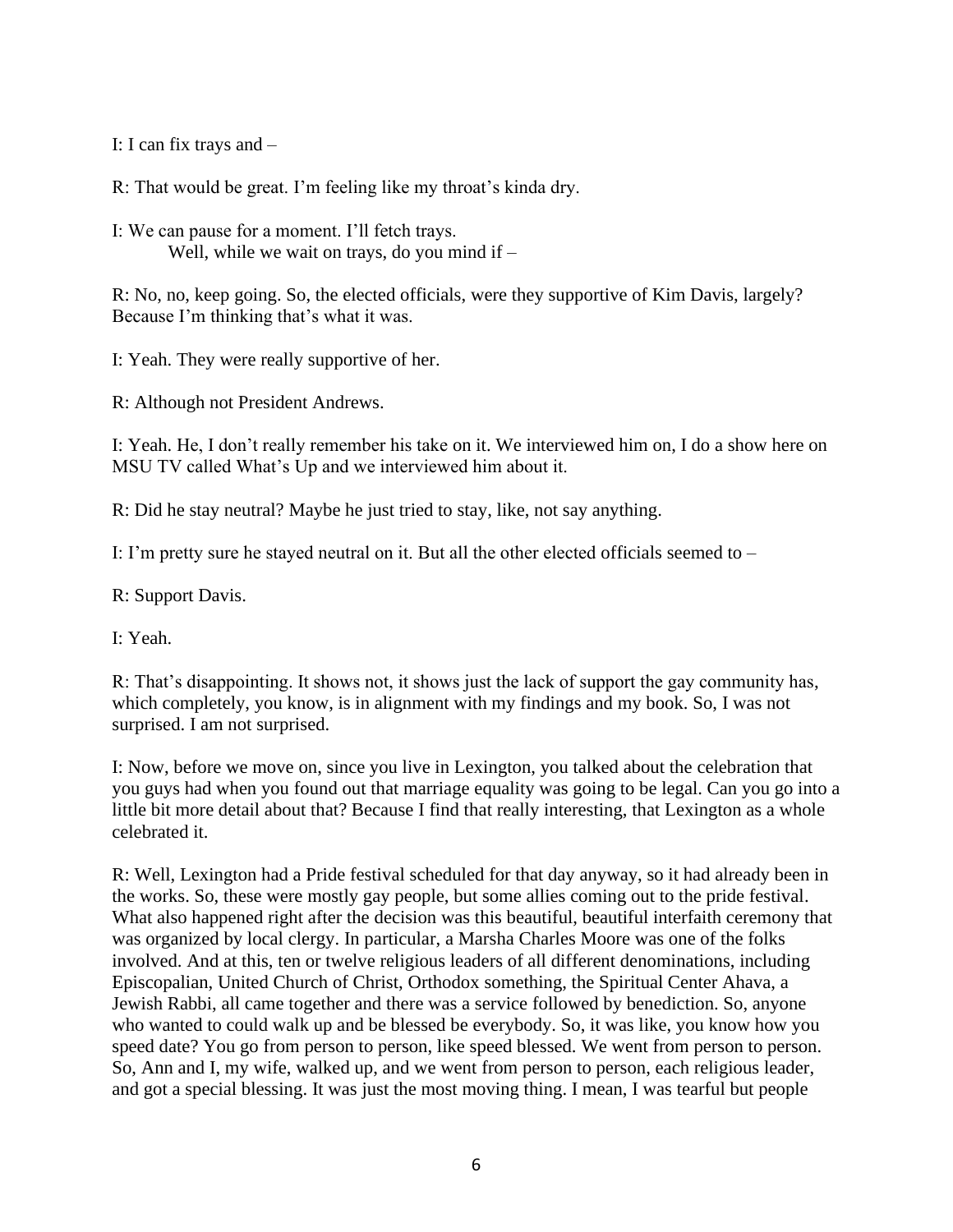were crying and crying. To have just sort of this acceptance was such a beautiful experience and to have it in a religious context was particularly moving when gay people experience so much rejection religiously in the Bible belt.

I: Okay. Going off that positivity, actually I better backtrack. Gotta keep track of my questions here. No, you know what, I'll backtrack later, because this is good. So, let's move on to talking about were you here when Westboro visited?

R: Yes. Yes.

I: What were your thoughts about that? How did you first hear that Westboro had intentions of coming to campus?

R: I'm trying to remember how I first heard. I don't know if it was, it might have been from, the president sent out a email announcement. I don't know if I heard about it before then or not. But, again, that semester I was teaching a course on religion and sexuality. So, once we learned that Westboro Baptist Church was going to come, I spent quite a bit of time in the classroom talking about it. We watch a documentary on the Westboro Baptist Church because I wanted the students to know who these people were, who they were, what their theology was, what their, how they operated. So, we spent a lot of time discussing it. Then, I made a mistake and I thought they were gonna be there on a day they weren't there, so I ended up coming to campus and mixed that up. Then the next week I came and it turned out that they were not at the free speech area but at, like, some little corner of the campus.

I: Yes, they were put in front of Laughlin, is where they were. And I spoke to Chief Harrison about that and he said that him and the other police officers made the decision to have them there because they didn't want to distract the students who were going to and from class. They didn't want anyone to feel endangered, basically, pretty much, because everybody knows Westboro's reputation. And it, he said it was just a safety precaution because he didn't know how many people were gonna be there. They initially thought it was going to be a much larger group, which is how come they didn't want them in the free speech area, because if they were going to have that many people with that kind of reputation out there they didn't want, they were just thinking, they wanted the students to be safer and they wanted to students to go about their day and worry about their classes. So, that's why he said he moved them to in front of Laughlin. And then it ended up being four or five of them.

R: Which is actually always the way they do it. It's usually only four or five. So, they didn't, we needed probably a little bit more information about them. That was interesting. So, I had to find them and there was a small crowd of students, faculty, staff that were there, and media folks. And then somebody, I guess the main preacher at Kim Davis' church was there. I forget his name. like Randy something? And he was, like, all about making a statement about how he didn't support them. That really got on my last nerve (laughs) because it was like, I just read a book. I reviewed a book, a scholarly book on the Westboro Baptist Church recently. And one of the author's findings was that everyone will distance themselves from the Westboro Baptist Church because their theology is so intense, so extreme. But, by comparison, everyone else also looks more moderate. So, in some ways, the Westboro Baptist Church, you know, legitimizes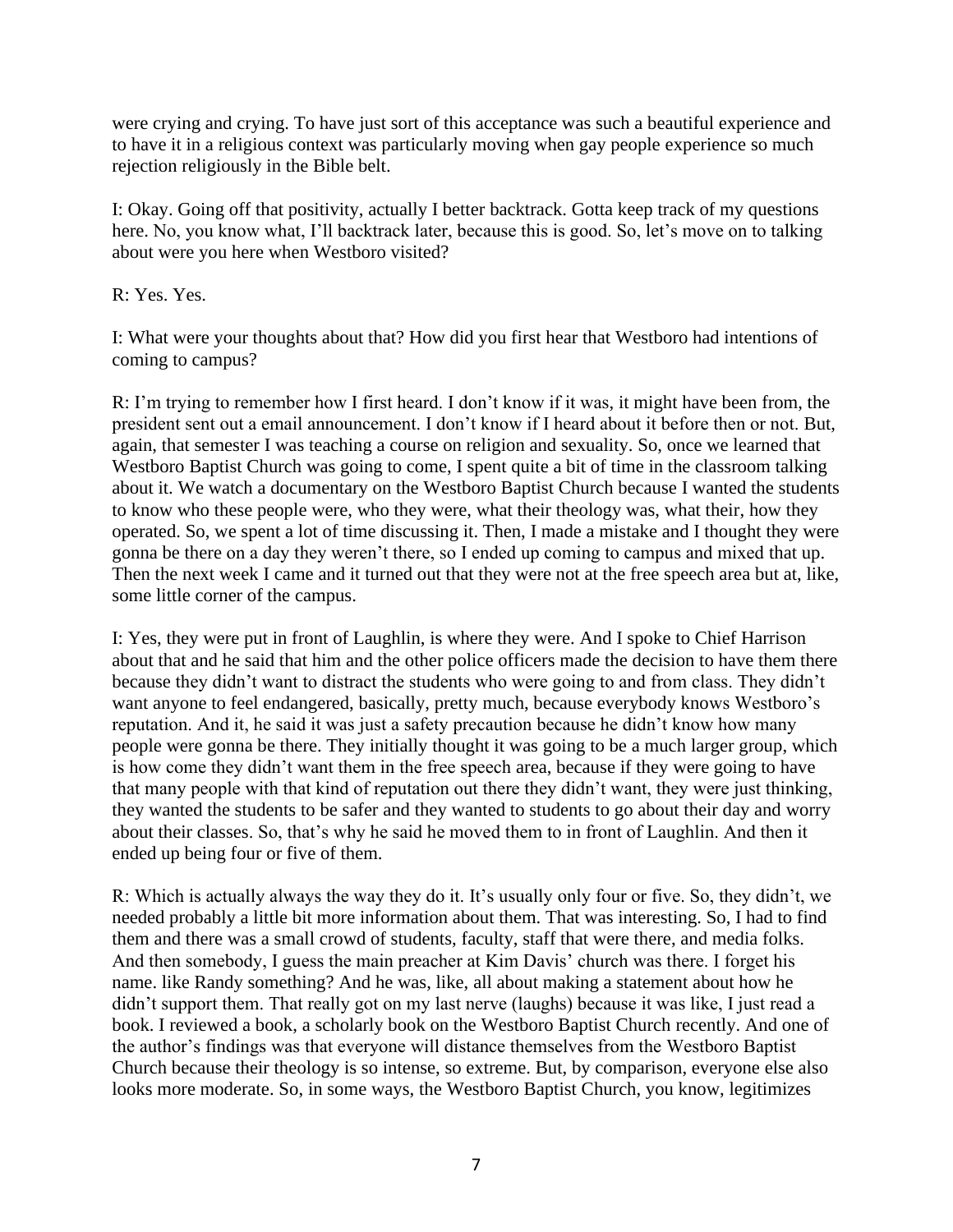anti-gay sentiments expressed by more moderate congregations because everyone distanced themselves from the WBC. Do you follow that?

I: Yeah.

R: So, I felt like that was happening. He was trying to position himself as not as extreme, even while he's homophobic. And adheres to a religious ideology that's homophobic. Spirituallybased homophobia, which is, perhaps, the most poisonous and perverse kind. To claim that you're ordained by God to discriminate against this group of people.

I: Now, the students, in response, there weren't very many students down there.

R: No, they didn't know where it was.

I: Yeah.

R: And a lot of them were frustrated that they missed it.

I: Yeah, yeah, a lot of them were frustrated at that. I know that the students that were down there were very civil. They weren't trying to antagonize Westboro. But they also, that day, organized a much more loving event on campus -

R: Right, that was wonderful.

I: - where they just took donations and handed out buttons and gave out shirts for much more love. So, could you talk about your reaction to, maybe being a professor here and knowing so many students here, how that made you feel, that the students decided to take it upon themselves to organize an event about love as a way to kinda protest Westboro being here?

R: I thought it was a beautiful choice and it was well organized. And, I think, I'm not sure it was student-driven. I think it might have been organized by Jasmine Whitlow, who was the multicultural director at the time and also in charge of Alliance. Certainly, the students participated, but I think it was her idea. But not 100% sure. But, so anyway, I went to the Westboro Baptist Church thing and then walked, with the media, with a reporter. And sort of talked with her all the way back and walked her to the Much More event and got a t shirt and a button, gave money, supported the students. And that was a really positive experience.

I will talk a little bit more about the students, though. They didn't know where to find Westboro Baptist Church and they were confused. And meanwhile, they had gotten a message or two or three from the president like, warning them about it and advising them to stay away and not engage. So, people's emotions were kind of ramped up. Well, later, a couple of weeks later, a month later? I can't remember exactly. Another one of those, like, preacher folks came to campus with a couple of people. You know how they sort of regularly come here. And the response from the students was just outrageous. It was, like, a huge group of students, like 50 to a hundred, surrounding these three people, kind of yelling at them. And I felt like that reaction was delayed. Like, they had wanted to do something like that with the Westboro Baptist Church but hadn't had the opportunity. And so that was sort of releasing that, cathartically, later.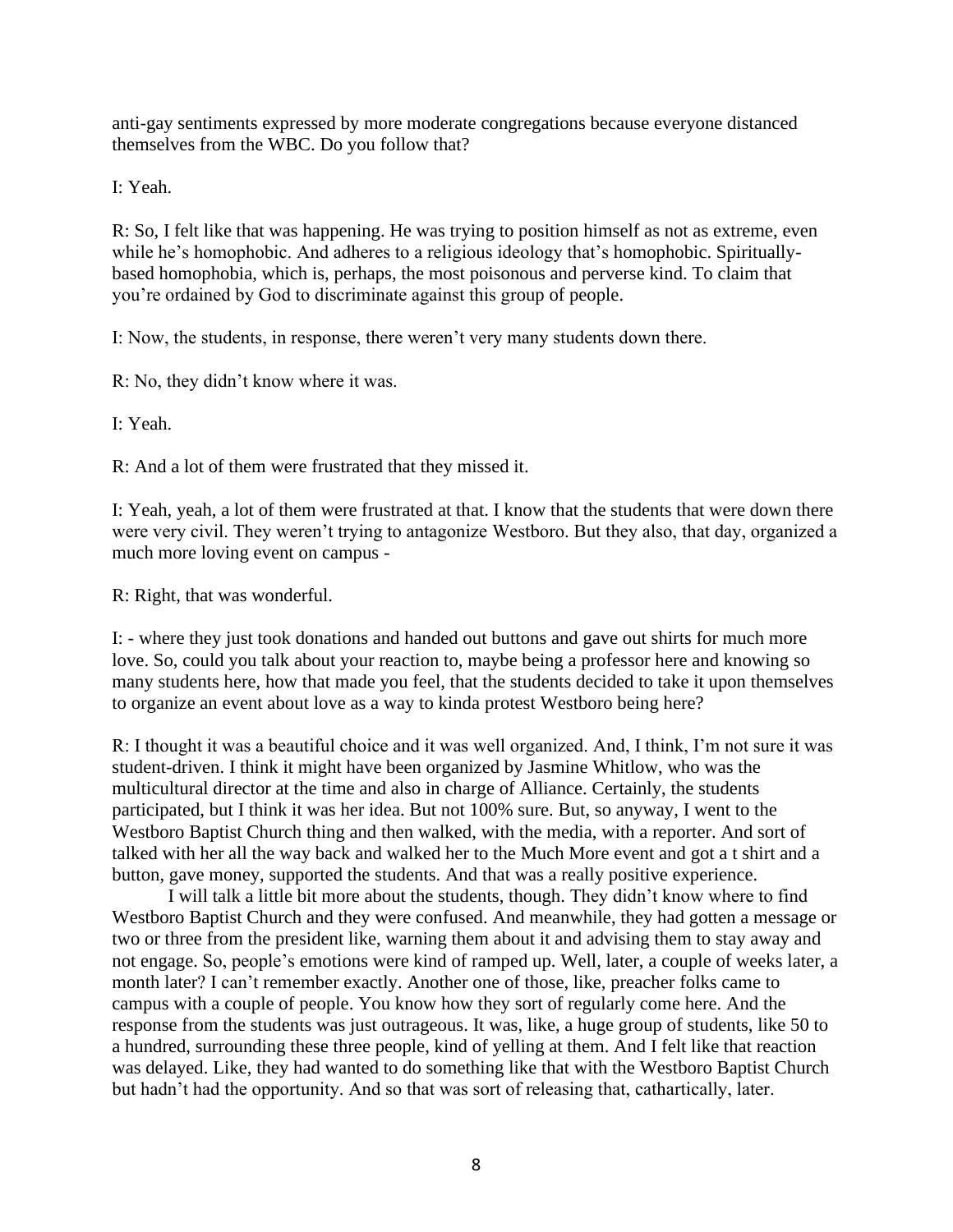I: I remember that.

R: You do remember that?

I: Yeah, yeah, I remember exactly…

R: When the other group came?

I: Yeah, I remember when the other group came because I walked past it.

R: And it was this big, huge…

I: Yeah, I was so shocked at how many people were there, because they had never been –

R: Usually, the students, maybe ten or twenty hang out…

I: This was such a big group of people. I was like, uh oh. Okay. I was shocked. I try never to get involved with, because that's what they want, I feel like. They want that reaction from us.

R: Right.

I: They want to get us fired up. So, that was crazy. Trace is somewhere, with water. I hope. He just texted me, so.

R: Oh, good.

I: He looked at his phone finally. Sorry Trace. He's the one that edits these together. So, okay. Let's go back to, because you were talking about the media and walking around with a reporter the day that Westboro was here. In your eyes and in your opinion, do you think the media attention to Kim Davis, to this entire event, was appropriate?

R: Well, I mean is it up to me to say what's appropriate? I think that the media fixated on her, that she was like a trend, a flash. She physically embodied and religiously embodied a stereotype that I think drew a lot of media attention. What was it? She's an Apostolic. She practices an Apostolic religion that's, I believe, charismatic, right? And she's, they don't cut their hair and they always wear skirts. Okay, so, I think all of that was sort of easy for the media to fixate on as sort of freakish, you know? And that's not fair to her. She gets to pick what she looks like, and I didn't appreciate any of the snarky memes floating around, making fun of the way she looked, at all. But I think that visual, that exotic visual look, was very arresting to media folks from New York and California. Just is not in their normal, day to day life. So, that drew their attention. And then the ideology, the religious ideology was also extreme, in that, you know, she was basically choosing to discriminate against a group of people in the name of religion. So, I think that whole package together was really attractive to the media. I think the media, it's easy for the media also to put down Kentucky as a place of backward hillbillies.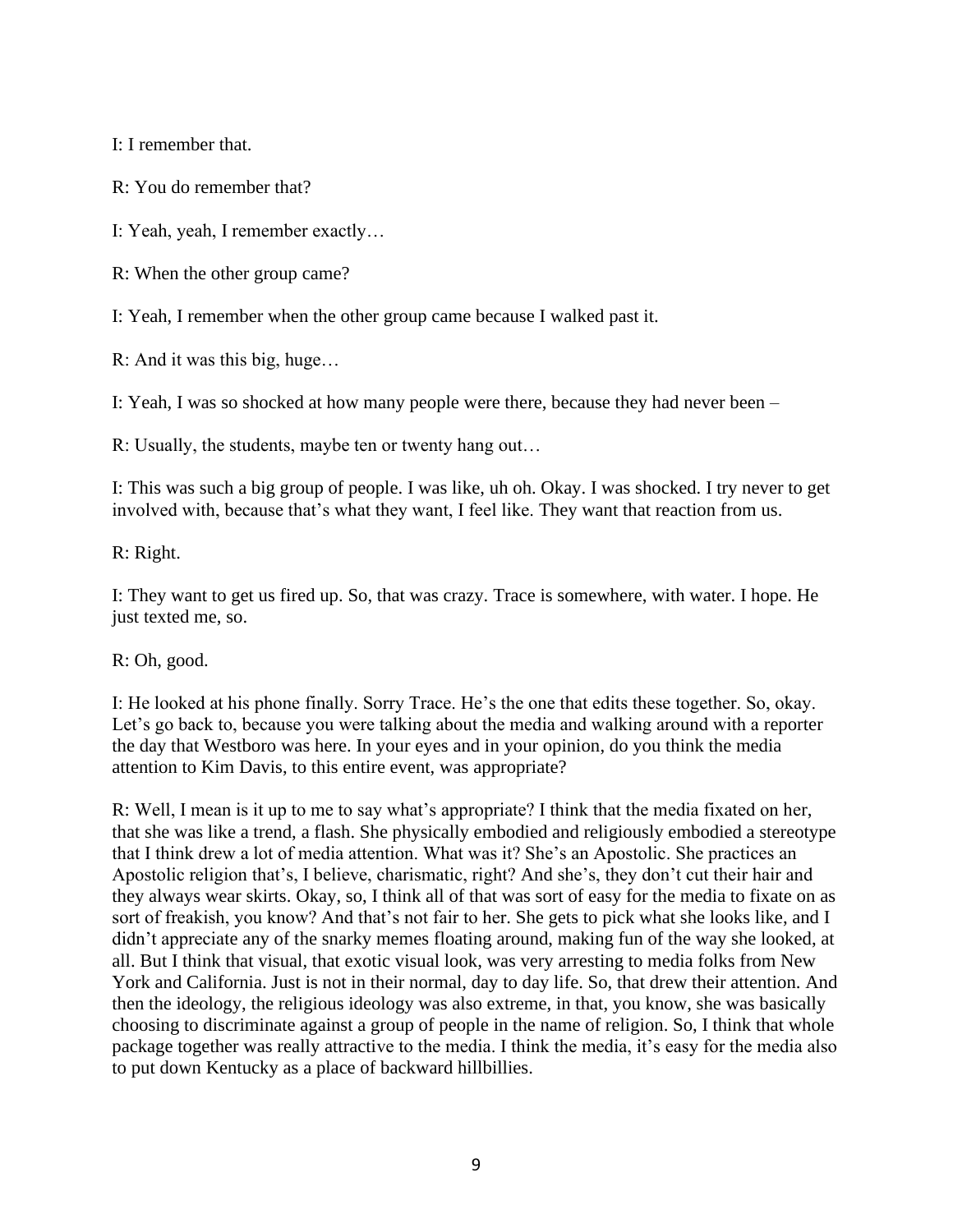I: What are your opinions on the outcomes of the marriage equality movement? Do you think it was, there was a victory, a failure, you think that the marriage equality movement succeeded in doing what they wanted to do?

R: Yes. I feel like the marriage equality decision was a huge victory. And I'm excited that it's in place. I'm a little apprehensive that it will somehow get rolled back under the current administration.

I: I know that you say you live in Lexington, but when you're here, when you're teaching, since the Kim Davis things have happened…there he is!

R: Thanks so much. Sorry I didn't bring my own water. I didn't realize this was such an involved thing.

I: Thank you, sir. You have class at 2? Okay. Well, I've only got a few more questions. Nope. Okay. Where do you have class at? Okay. I'll text you. Thanks Trace. Sorry, sorry, sorry. I do only have a few more questions.

R: Sure.

I: This is going great. What was I say? You live in Lexington, but from the few times, like when you're here teaching and when you were teaching here after these events, do you think that the community was changed because of the events? Do you feel that Rowan County either was, got closer together or even further apart because of the events that happened?

R: I think the town is not used to this kind of attention. You're probably better off asking people who live in Morehead about their day to day experiences. For me, it solidified my relationships with people. But I mostly interact with progressives on campus and not so much with the people in the town. However, I would say, considering the outcome of the 2016 presidential election, that people are more polarized now, and I think they were probably more polarized then. I guess I would hypothesize it had a polarizing effect. That was evidenced in the 2016 election outcome. Because I think that progressives and conservatives feel even further apart in the way they perceive things. And they're having not an easy time finding common ground.

I: Okay. Do you believe that the debate over religious liberty or marriage equality is over?

R: No. (laughs) Definitely not. There's all these bills that are getting filed in the name of religious liberty that's all about protecting people who want to discriminate against, you know, minority group members. And that's just, well that's continuing, it's not just getting started. But it is continuing and amping up. I'm hoping that people resist, these laws won't get enacted, that a new administration will come in and things will change. That people will realize that discriminating in the name of God is not a good idea. But I definitely do not have my pulse on the political ideas, because I thought that Donald Trump would lose every state, that surely no women would vote for him. And no people of color would vote for him. And no gay people would vote for him. Only angry white men would vote for him. And I was clearly really wrong. So, I am, and marriage equality, I actually feel a little bit more confident about marriage equality